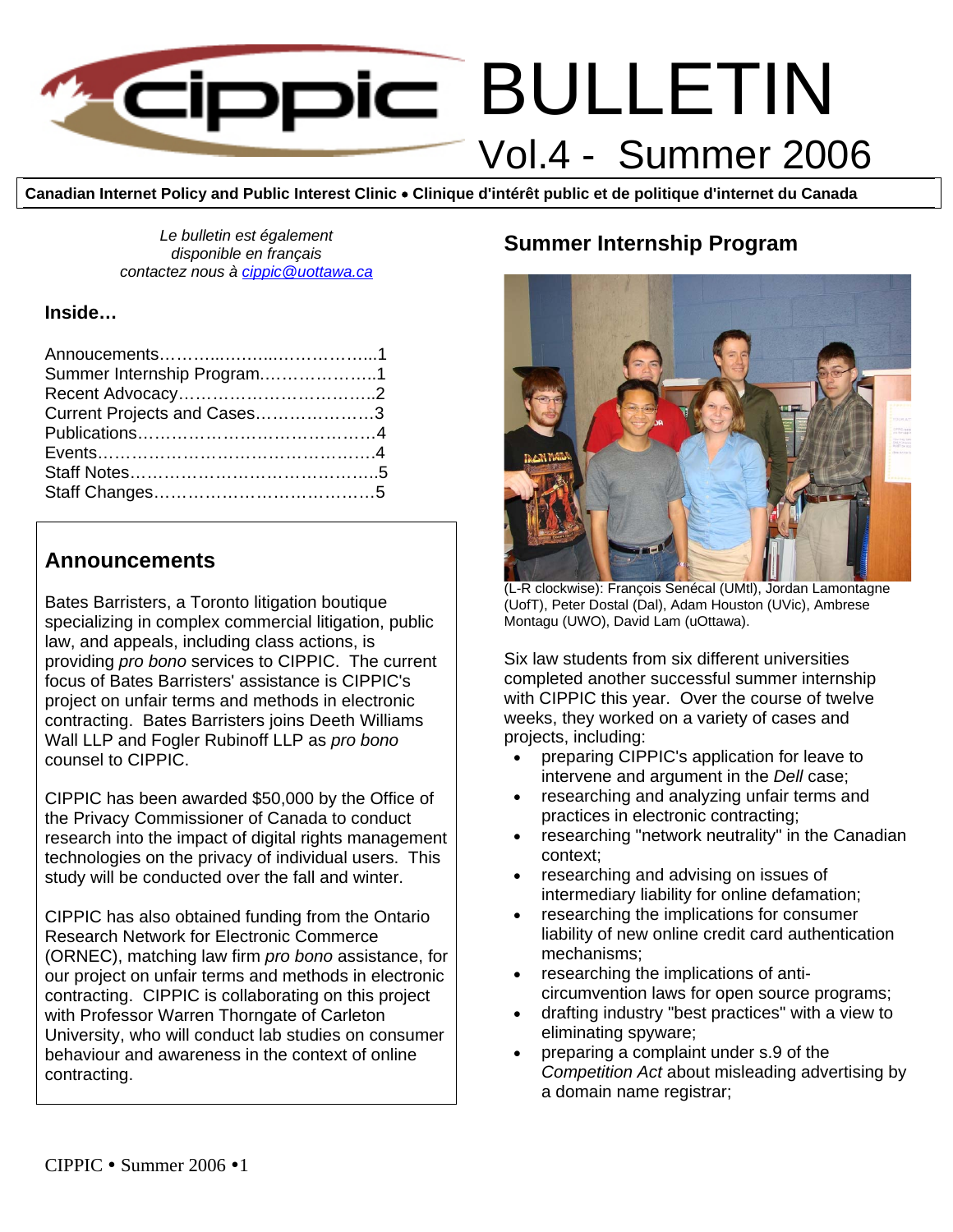- preparing a complaint to the Privacy Commissioner under PIPEDA, about crossborder data sharing;
- preparing a submission to ICANN on WHOIS policies;
- participating in an international colloquium on "The Human Rights of Anti-Terrorism";
- advising clients on various legal issues including website policies and liabilities; domain name disputes, compliance with privacy laws and competition laws, recourse in the case of online fraud; and
- updating and preparing FAQs and resources on various issues of public interest.

The summer program once again featured weekly presentations by outside experts and uOttawa faculty members. Speakers this year were:

- Aaron Freeman LL.B. and David McKie CBC News: *Access to Information Law and Practice in Canada;*
- Dr. Valerie Steeves, Assistant professor, Department of Criminology, University of Ottawa: *Popular Culture and Resistance : Representations of Surveillance int the Matrix;*
- Craig McTaggart, Senior Regulatory Legal Counsel TELUS: *Net Neutrality.;*
- Ren Bucholz, Policy Coordinator, Americas, EFF: *Activism on the Electronic Frontier.;*
- Richard Simpson, Director General, Electronic Commerce Branch, Industry Canada: *Federal government policy and law-making on electronic commerce issues;*
- Dr. Ian Kerr, Canada Research Chair in Ethics, Lae & Technology, University of Ottawa: *What's the Frequency Kenneth? Verichip, Smart Networks & Moral Dummies;*
- Honourable Marlene Jennings, M.P.: *An MP's Handbook on How to Influence the Legislative Process through Non-violent Guerilla Warfare;*
- Craig Forcese, Assistant Professor, Department of Common Law, University of Ottawa: *Intelligence Sharing and the Limits of Privacy;*
- Neil Schwartzman, Consultant and Chair, CauceCanada: *Phishing : The beginning of the end of the Online Economy.*

# **Recent Advocacy**

CIPPIC has been granted leave to intervene in a Supreme Court of Canada appeal, to be heard December 13, 2006. The case, *Dell Computer* 

### *Corp. v. Union des Consommateurs et Dumoulin***,**

involves the validity of a pre-dispute binding arbitration clause (denying the option of class actions) in online terms of service that were not actively brought to the attention of the consumer by Dell. CIPPIC is arguing that such clauses are contrary to public order under Quebec law, and therefore invalid. We are also arguing that online terms of service must be actively assented to by consumers in order to be enforceable by vendors. Lawyer and professor Mistrale Goudreau is leading CIPPIC's intervention in this case.

Our **application for judicial review** in the Federal Court of Canada challenging the Privacy Commissioner's determination that she lacks jurisdiction to investigate a US-based data-broker, is proceeding. Articling student Jennifer Seligy assisted staff counsel David Fewer in preparing and filing CIPPIC's Memorandum of Fact and Law. The court hearing date has yet to be set, as of August 15, 2006. For more information, see CIPPIC's Privacy Projects webpage, under "Court Cases".

In July, CIPPIC filed a **formal complaint** with the Privacy Commissioner of Canada against the "Big Six" Canadian banks, regarding allegedly unlawful disclosures of personal banking information to the U.S. government by SWIFT, a Belgium-based clearinghouse for international bank transfers. Under federal data protection law, banks are responsible for personal information that they outsource for processing purposes. The Privacy Commissioner of Canada subsequently took the unusual step of filing a commissioner-initiated complaint against SWIFT itself.

In June, CIPPIC filed comments with the Internet Corporation for Assigned Names and Numbers (ICANN) regarding **ICANN's policy on WHOIS databases**. WHOIS databases contain names and contact information for domain name registrants. Current ICANN policy is to make this information public via publicly accessible, online WHOIS databases. CIPPIC expressed concern that, while this approach provides a high level of transparency and accountability, it does so at the cost of legitimate privacy interests. We advocate an approach such as that taken by CIRA, the Canadian Internet Registry Agency, that balances accountability and privacy concerns.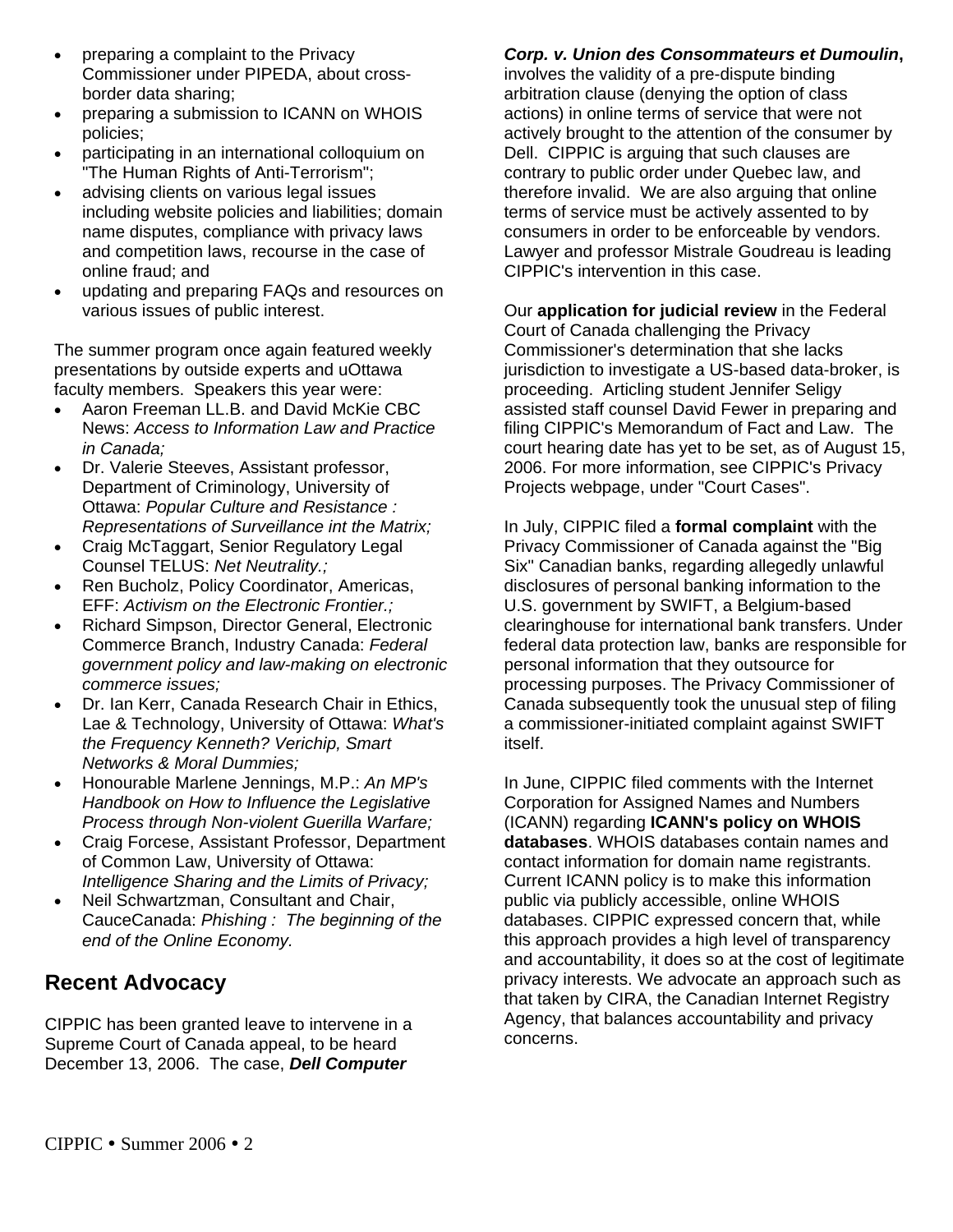In May, CIPPIC coordinated the release of an **open letter** by a group of high-profile public-interest oriented organizations and privacy and civil liberties experts to the Ministers of Canadian Heritage and Industry. The letter, supported by a Background Paper, expresses concerns over how proposed changes to Canadian copyright law implicate privacy, freedom of expression and civil liberties. It focuses on dangers to privacy posed by the extension of legal protection to "digital rights management" (DRM) technology. In separate letters of support, the Privacy Commissioner of Canada, Jennifer Stoddart, the Information and Privacy Commissioner for British Columbia, David Loukidelis, and Dr. Ann Cavoukian, Ontario's Information and Privacy Commissioner, each wrote to Minister of Canadian Heritage Bev Oda and Industry Minister Maxime Bernier to express their concern with the privacy implications of DRM technology.

In the course of responding to client inquiries, CIPPIC has engaged in discussions with two online services about deficiencies in their stated privacy policies. In both cases, our intervention led to significant changes to the policies so as to clearly limit the site's collection, use and/or disclosure of user information in ways that better respect the privacy of website users.

# **Current Projects and Cases**

## **Copyright Law Reform**

CIPPIC continues in its role of providing Canadians with accurate and up-to-date information on copyright law reform in Canada. CIPPIC will be calling on the Conservative government to ensure that any successor bill to C-60 is balanced, adopting C-60's strengths while addressing its weaknesses and omissions.

#### **Privacy**

CIPPIC intends to participate actively in the Parliamentary review of PIPEDA scheduled for this fall. We are preparing a submission to the Privacy Commissioner of Canada in response to her "PIPEDA Review Discussion Document", based on the results of our compliance assessment study as well as our experience advising clients and attempting to exercise individual rights under PIPEDA.

We are awaiting a court date for our application for judicial review in Federal Court of the Privacy Commissioner's determination that she lacks jurisdiction to investigate a Abika.com, a US-based data-broker. This case could establish an important precedent on jurisdiction under PIPEDA, as well as on the scope of the Privacy Commissioner's investigatory powers.

We are monitoring the government's "Lawful Access" proposals to give law enforcement agencies greater search powers and to require ISPs to reconstruct their systems so as to facilitate police wiretaps. The CIPPIC website provides information and analysis on these initiatives, with a view to ensuring that public debate on these issues is balanced and wellinformed. We are also working with OnlineRights.ca to facilitate public input to government, and to encourage ISPs to adopt privacy-friendly policies regarding the collection, monitoring and disclosure of user information.

This fall and winter, CIPPIC will be studying the privacy impacts of digital rights management technology. The results of this study will be reported in spring, 2007.

#### **Identity Theft**

CIPPIC is leading a multi-researcher project examining and assessing legal and policy approaches to the problem of identity theft. The project is part of a larger ORNEC-funded interdisciplinary initiative involving researchers from four Ontario universities, divided into four clusters (defining and measuring ID theft, technology solutions; management approaches, and legal/policy approaches). CIPPIC's research and analysis is being conducted by Wendy Parkes, a lawyer and part-time CIPPIC research associate, with the assistance of Thomas Legault, a third year law student. We expect to publish working papers, website FAQs, and recommendations for policy makers, in fall 2006.

#### **Spyware**

CIPPIC is an active member of the Anti-Spyware Coalition (ASC), an alliance of leading North American technology companies, academics and public interest groups united in the battle against computer spyware. The ASC is currently working on a "best practices" document to assist software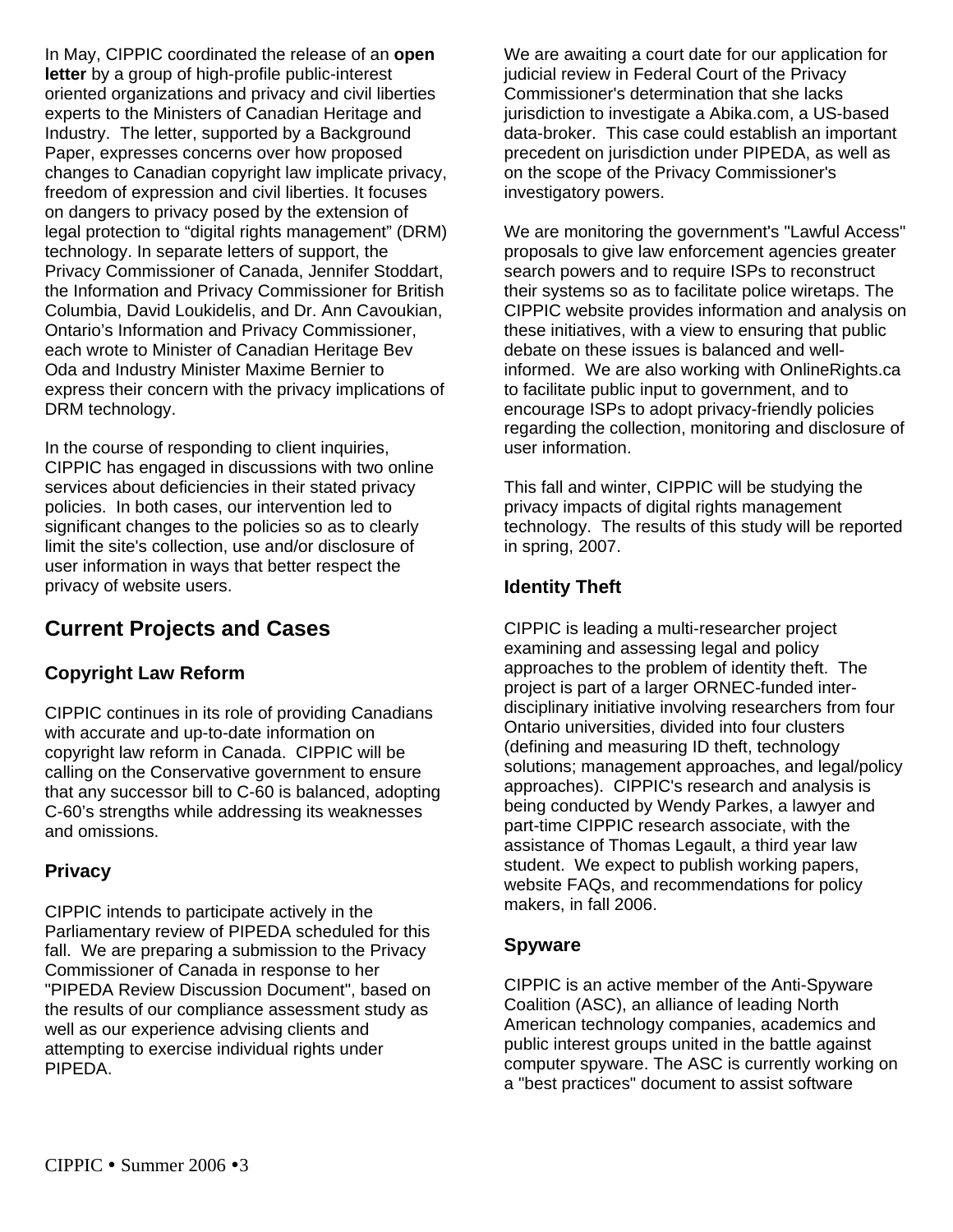developers in avoiding deploying technologies that will be likely identified by anti-spyware software as potentially unwanted.

CIPPIC continues to monitor the Canadian landscape for spyware developers and distributors that may be violating Canadian laws, and to investigate, with the help of engineering/computer science colleagues, suspected cases of spyware.

#### **Unfair Terms in Online Consumer Contracts**

CIPPIC is continuing its research into the consumer contracting practices of Canadian businesses, with a view to identifying unfair terms and practices, comparing their treatment under different legal regimes, and proposing changes to Canadian laws. CIPPIC's legal research and analysis will be backed up by behavioural lab studies to be conducted by Dr. Warren Thorngate of Carleton University, as part of this ORNEC-funded project. Our pro bono law firms are assisting with this project.

# **Publications**

In a report released May 1st, CIPPIC provided the results of the first ever Canadian survey assessing the compliance of retailers with Canadian data protection laws. The results show widespread noncompliance with federal laws requiring openness, accountability, consent, and individual access to personal data. The report, *Compliance with Canadian Data Protection Laws: Are Retailers Measuring Up?,* highlights common deficiencies in corporate data management policies and practices, and concludes that more incentives are needed for private sector compliance with data protection laws in Canada.

Also released May 1<sup>st</sup> was a companion report in which CIPPIC exposes the many ways that detailed personal information about consumers is gathered and traded in the marketplace. *On the Data Trail: How Detailed Information About You Gets Into The Hands Of Organizations With Whom You Have No Relationship* is the first report of its kind, illuminating an otherwise ill-understood industry and highlighting a number of questionable practices.

Both reports are accessible in electronic form from CIPPIC's website (see "CIPPIC Publications" or

"Privacy Projects"). Hard copies may be ordered by contacting CIPPIC.

Philippa Lawson published two articles in *The Lawyers Weekly* this past spring/summer: "Costco case highlights tension between government requests and customer privacy" (March 10, 2006), and "Study finds widespread breaches of privacy legislation at companies" (July 14, 2006). Another article, "Reports shed light on data brokerage industry and retailer compliance with PIPEDA", appeared in the May 2006 edition of *Canadian Privacy Law Review.* 

Staff Counsel David Fewer published a piece titled "Slouching Toward WIPO: Canada's Reluctant Consideration of the 1996 WIPO Internet Treaties" (23(2) *E-Commerce Law & Strategy* (June 2006)). The article considers Canada's deliberate approach to legislating protections for technological protection measures and digital rights management technologies.

## **Events**

On May 18<sup>th</sup>, CIPPIC hosted a workshop in Ottawa on the risks of online activity for those coping with domestic violence, and the ways in which vulnerable people can protect themselves online. The workshop featured presentations by experts from the U.S. National Network to End Domestic Violence and the Danish National Organization of Women's Crisis Centres, and was attended by many local professionals and activists working with victims of domestic violence.

On May 16<sup>th</sup>, CIPPIC (as part of the Anti-Spyware Coalition) co-hosted a one-day conference in Ottawa at the Chateau Laurier Hotel entitled "Developing International Solutions for Global Spyware Problems". The event focused on the international dimensions of the struggle against spyware and other potentially unwanted technologies, and addressed the continuing search for solutions to those problems. Representatives from the Canadian and US governments, as well as private companies and consumer advocates, made presentations and discussed issues and approaches to dealing with potentially harmful technologies.

On June 14, CIPPIC hosted the Information Commons Interest Group of the Canadian Library